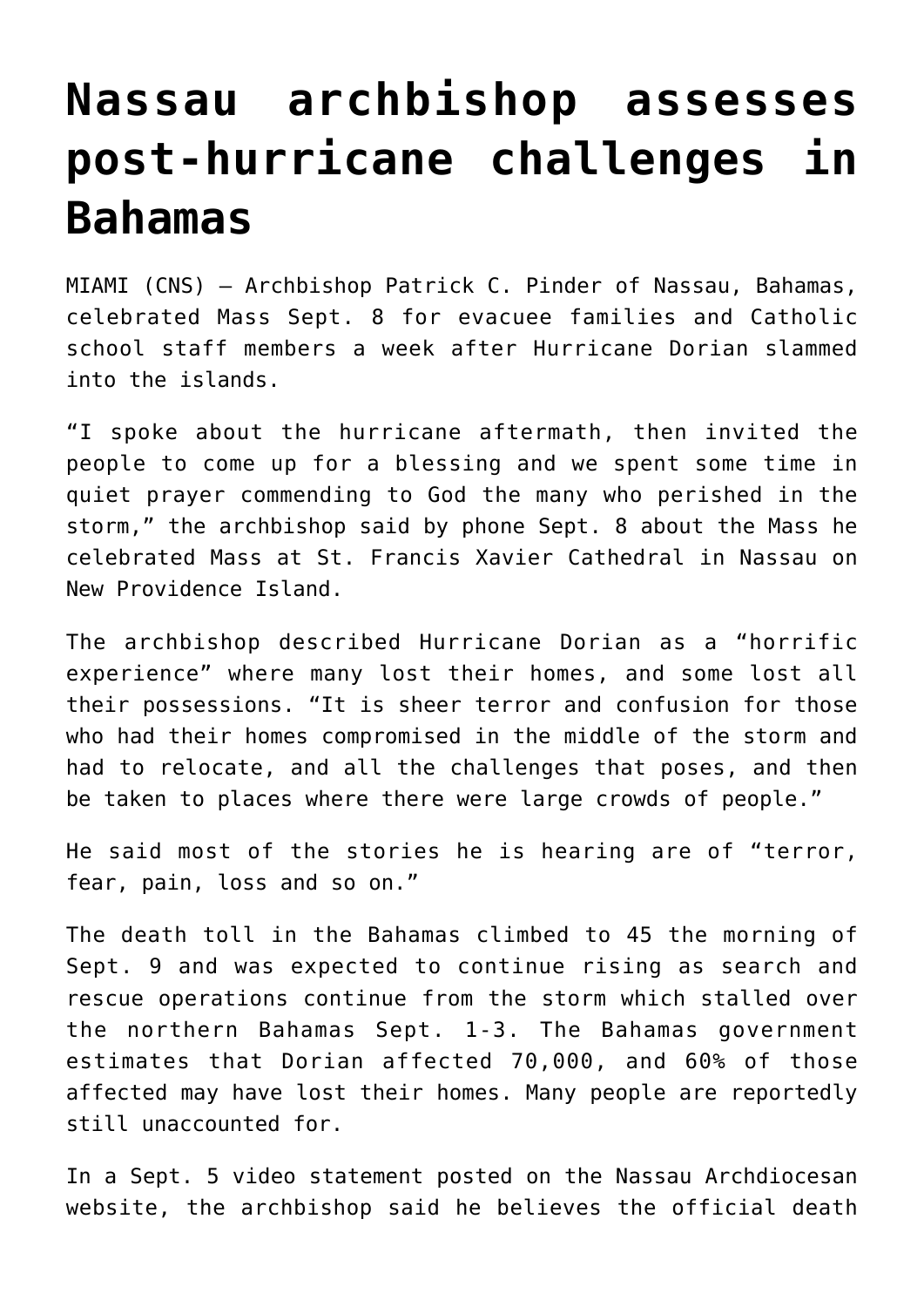toll "is bound to increase."

He said in the statement that in the aftermath of the storm it is important to care for one another and to "rely on the grace of the Holy Spirit to give us the wisdom, the peace of mind and the strength to make it through this most difficult time in the history of our nation."

In the phone interview with the Florida Catholic, archdiocesan newspaper of Miami, he said two schools and one parish on Abaco Island were destroyed: St. Francis de Sales Catholic School in Treasure Cay and Every Child Counts School for Special Students in Marsh Harbour, along with Ss. Mary and Andrew Catholic Church and rectory in Treasure Cay, which the archbishop described as now "a pile of rubble" following Dorian.

On Grand Bahama Island near Freeport, the retreat center and church of Mary Star of the Sea was damaged. A group of storm evacuees have taken up temporary residence at St. Francis de Sales and Mary Star of the Sea parishes.

The archbishop noted that all of the archdiocesan priests are accounted for following the hurricane. He also said he has received messages of support and offers of assistance from near and far, including a "lot of support from the Miami Archdiocese." What worries him now is "making sure everyone has the basic needs and that we have a good assessment of the needs and priorities."

Archbishop Pinder said the plan is to accommodate all the displaced Catholic school students at Catholic schools in New Providence Island and there has also been discussion about accommodating some of the displaced students from public schools.

"We are still working through this. We have only begun to understand the full depths of this catastrophe: This is a disaster on a scale that we have never seen before," he said.